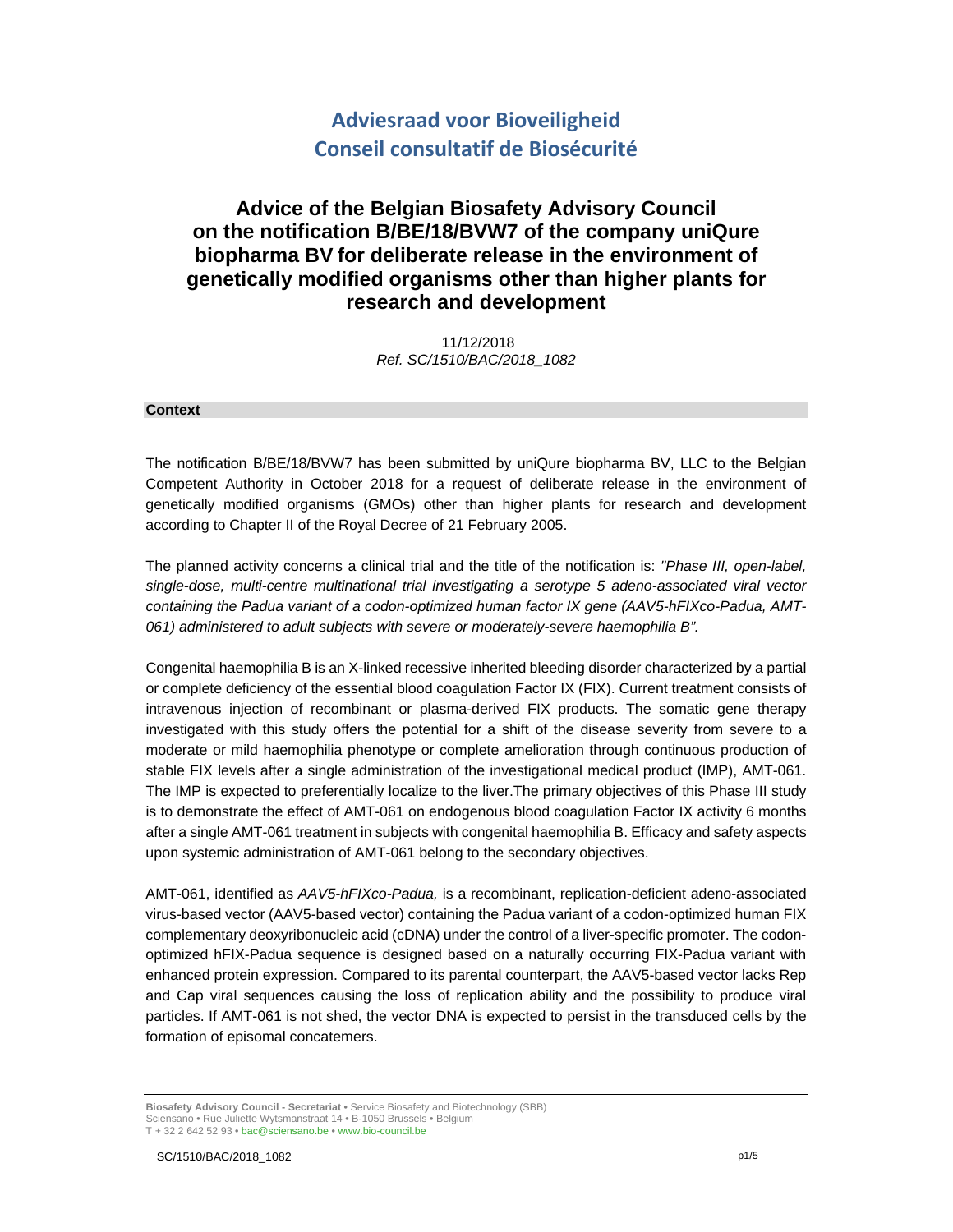AMT-061 is administered in a solution for intravenous (IV) infusion with a single administered dose of 2 x 10<sup>13</sup> gene copies/kg. After administration, subjects will be monitored at the clinical trial site for three hours for tolerance to the IMP and detection of potential immediate adverse effects. Subjects will then be followed for 5 years in the post-treatment follow-up phase with weekly visits for the first 12 weeks followed by monthly visits from month 4 to 12 and visits twice a year from month 12 to 60.

It is planned to conduct the trial in clinical sites located in Brussels and in the Flemish Region.

The dossier has been officially acknowledged by the Competent Authority on 12 October 2018 and forwarded to the Biosafety Advisory Council (BAC) for advice.

Within the framework of the evaluation procedure, the BAC, under the supervision of a coordinator and with the assistance of its Secretariat, contacted experts to evaluate the dossier. Two experts from the common list of experts drawn up by the BAC and the Service Biosafety and biotechnology (SBB) of Sciensano answered positively to this request. One expert from the SBB also took part in the evaluation of the dossier.

The experts assessed whether the information provided in the notification was sufficient and accurate in order to state that the deliberate release of the genetically modified organism would not raise any problems for the environment, animal health or human health (people coming in contact with the treated patient and/or with the GMO) in the context of its intended use. See Annex I for an overview of all the comments from the experts.

The scientific evaluation has been performed considering following legislation:

- Annex II (principles for the risk assessment) and annex III (information required in notifications) of the Royal Decree of 21 February 2005.

- Commission Decision 2002/623/EC of 24 July 2002 establishing guidance notes supplementing Annex II to Directive 2001/18/EC.

The pure medical aspects concerning the efficacy of the medicinal product and its safety for the treated patients, as well as aspects related to social, economic or ethical considerations, are outside the scope of this evaluation.

In parallel with the scientific evaluation of the notification, the Competent Authority also made the dossier available on its website for the one-month public consultation foreseen in the abovementioned Royal Decree. The Competent Authority received from one respondant two published papers evoking possible immunogenic difference between the wild type factor IX and the Padua Factor IX. While the efficacy and patient safety assessment is out of the remit of the BAC, the BAC notes that the applicant has considered this aspect in its biosafety dossier and agrees with the applicant that immunogenic difference between the wild type factor IX and the Padua Factor IX is insignificant.

## **Summary of the scientific evaluation**

#### **1. The characteristics of the donor, the recipient or parental organism**

The donor, recipient and parental organisms were found to be adequately described in the dossier.

**Biosafety Advisory Council - Secretariat •** Service Biosafety and Biotechnology (SBB) Sciensano **•** Rue Juliette Wytsmanstraat 14 **•** B-1050 Brussels **•** Belgium T + 32 2 642 52 93 **•** bac@sciensano.be **•** www.bio-council.be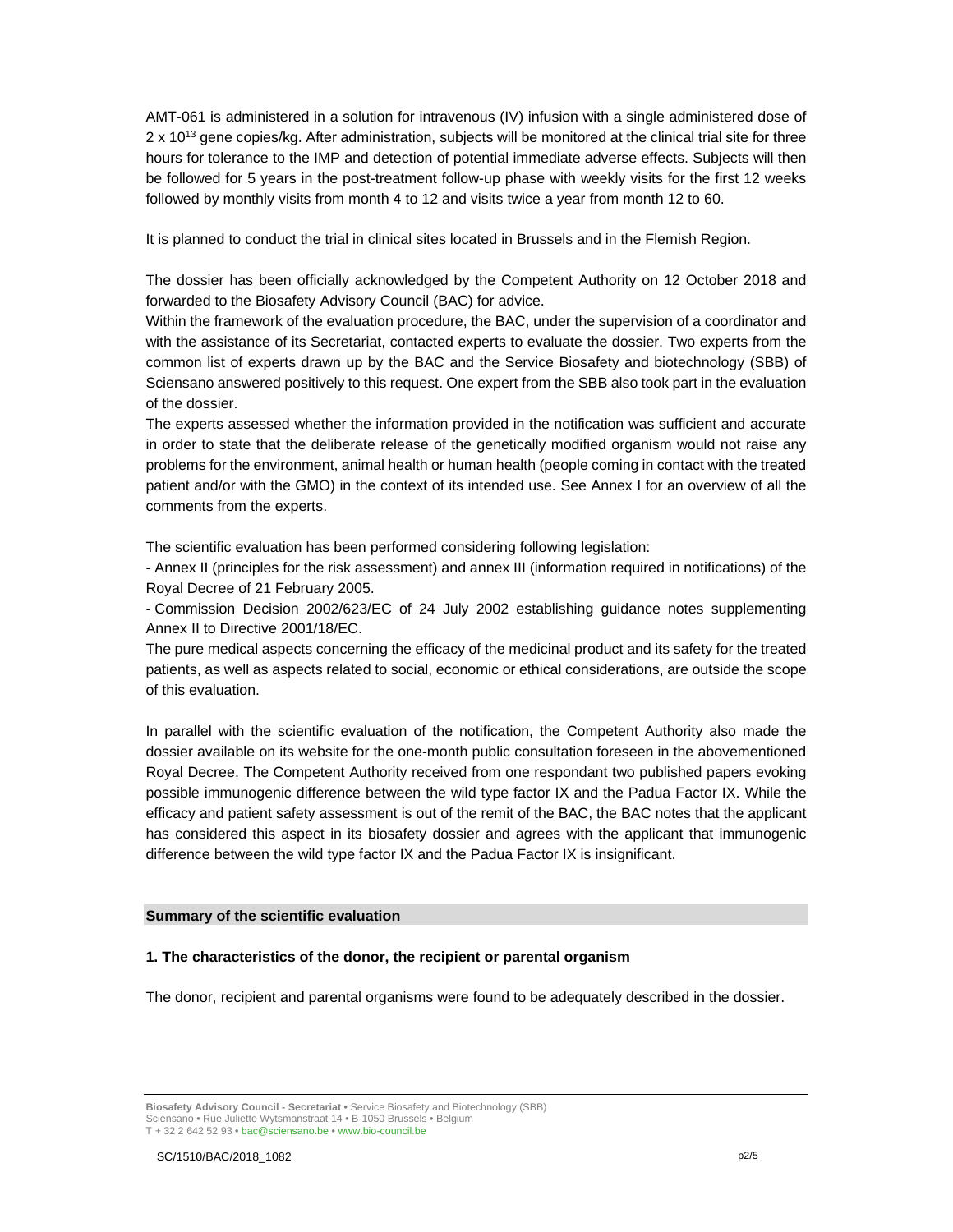## **2. Information related to the characteristics of the GMO and the medication**

Information related to the molecular characteristics of AMT-061 including phenotypic and genetic stability of the transgenes were adequately described in the dossier.

## **3. The conditions of the release**

The GMO will be administered intravenously to haemophilia B patients in hospital centres. Shedding of vector DNA is expected to occur in body fluids/ excreta for several days after administration. Taken together, the information related to the conditions of the release were found to be adequately described in the dossier.

## **4. The risks for the environment or human health**

The GMO is a recombinant, replication deficient adeno-associated virus-based vector not harbouring any antibiotic or other resistence genes. Like its parental strain it is not known to be pathogenic. The genetic modification introduced in the AAV5-based vector (AAV5-based vector) does not confer the GMO with properties that could confer risks to the human population or the environment.

Shedding of AMT-061 in body fluids/excreta is anticipated from several days to several months after administration as observed in Phase I/II studies with a vector (AMT-060) that is very similar to AMT-061. However, while spread of infectious GMO into the environment through nasal secretions, saliva, urine or faeces cannot be ruled out, a study in a nonhuman primate by Favre *et al.1* showed that rAAV vector genome was found in various biological fluids for up to 6 days and infectious particles exclusively in the serum during the first 48–72 hours. It can be reasonably assumed that the amount of shed infectious particles will be extremely low and only a minute fraction of the applicable dose. Taken together with the fact that material shed will be replication-deficient, the likelihood of transmission to third parties and further propagation should be considered highly unlikely. No potential adverse effects are anticipated and the environmental risk is considered negligible.

There is only a remote possibility of homologous recombination between the ITR-sequences of AMT-061 and wild-type AAV2 in case a co-infection in exposed persons occurs. Such recombination event would result in gain of functional genes of AAV2 required for replication and encapsidation but would in turn lead to the loss of the transgene. It also remarked that the genetic material from Rep and Cap genes together with the transgene would be too large in size to be packed in AAV capsid.

## **5. The monitoring, control, waste treatment and emergency plans proposed by the applicant**

With respect to monitoring, serum and sperm of treated subjects will be monitored by qPCR until three consecutive samples are found negative for the presence of vector DNA. The BAC is of the opinion that the information on waste treatment is sufficient and does not raise safety concerns.

The BAC further remarked that the description of the procedures for the management of accidental spills still leaves room for improvement and proposes to add the following procedure:

-

<sup>1</sup> Favre *et al*. Immediate and Long-Term Safety of Recombinant Adeno-associated Virus Injection into the Nonhuman Primate Muscle. Molecular Therapy 4, 559-566, 2001

**Biosafety Advisory Council - Secretariat •** Service Biosafety and Biotechnology (SBB) Sciensano **•** Rue Juliette Wytsmanstraat 14 **•** B-1050 Brussels **•** Belgium T + 32 2 642 52 93 **•** bac@sciensano.be **•** www.bio-council.be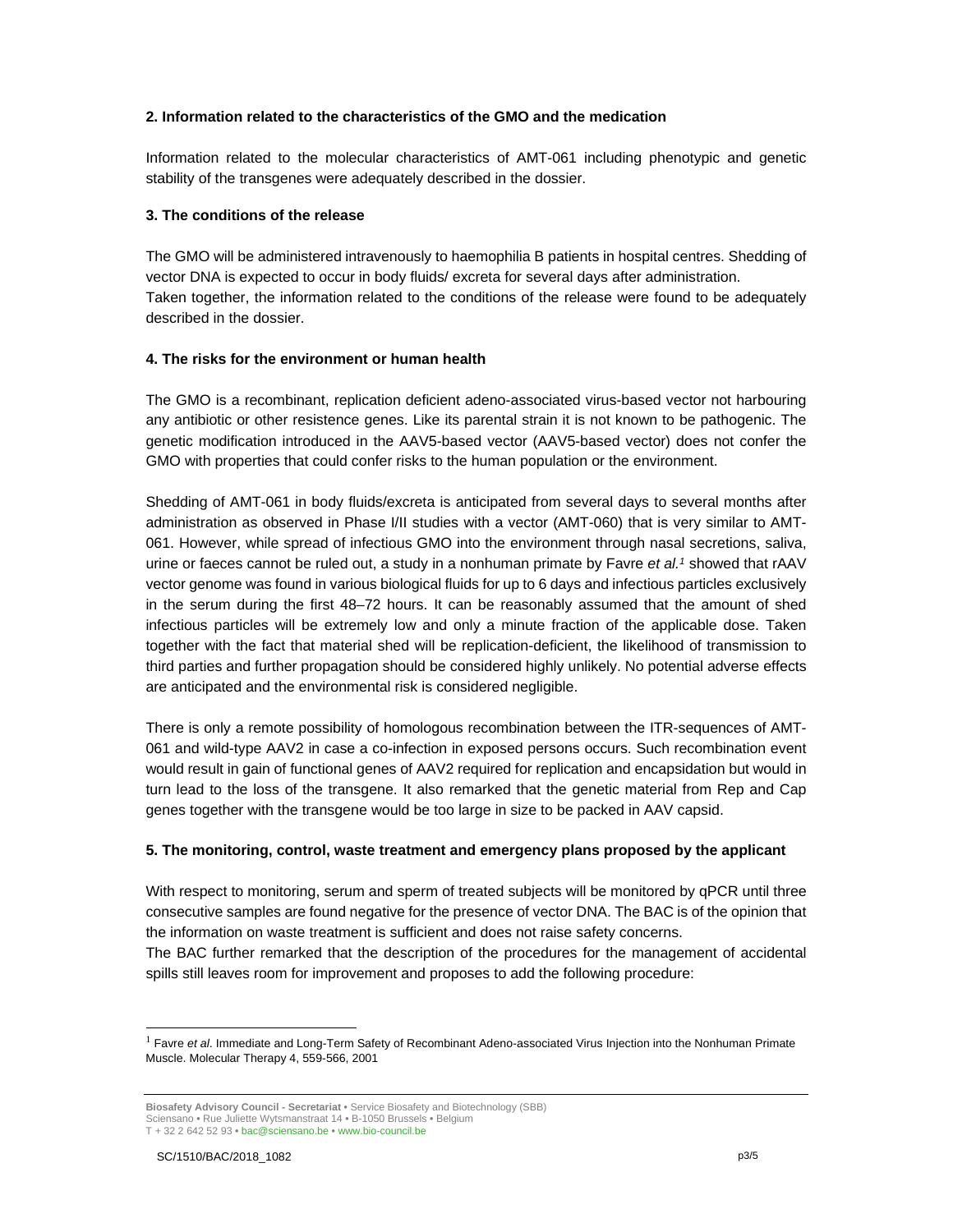*In case of accidental spills or breakage of a vial containing the GMO, the medical staff should alert people in the area of the spill, remove contaminated clothes and leave the area for 30 min. He/she should close the area and post "DO NOT ENTER". After 30 min, he/she must wear a clean lab coat and wear gloves, glasses, over-shoes and a mask. He/she must cover the spill with towels and other absorbent material starting from the edge toward the centre. He/she must carefully pour the appropriate disinfectant over the absorbent material starting from the edge to the centre. It must allow a sufficient contact time for the disinfectant to inactivate the GMO. After that, he/she must remove the paper towels and broken vials with tongs or forceps and discard in a biohazard waste bag. This procedure with absorbent materials and disinfectant should be performed twice. The Personal Protective Equipment (PPE) should be discarded in the biohazard bag. The lab coat should be decontaminated before disposal. The medical staff should report the incident to the responsible of the site.* 

*Strict procedures should be provided for medical staff and persons in contact with the patient during the release of the viral vector. These procedures should be posted in the hospital room where the treatment should take place.* 

*A spill kit should be available in the facility, this spill kit should contain appropriate disinfectant, PPE (i.e. gloves, safety glasses, laboratory coat, mask, over-shoes), tongs or forceps in order to take broken vials, absorbent paper towels, biohazard waste bags.* 

The BAC further remarks that the applicant declared to provide a control sample and the scientific documentation fifteen days, at the latest, before the start of the trial. In meeting this requirement, the applicant is invited to consider a guideline<sup>2</sup> describing the data to be presented by the notifier and further information on contact points relative to reference material disposition.

#### **Conclusion**

Based on the scientific assessment of the notification made by the Belgian expert, the Biosafety Advisory Council concludes that it is unlikely that AMT-061 developed to treat haemophilia B patients by means of endogenous production of FIX-Padua variant protein will have any adverse effects on human health or on the environment in the context of the intended clinical trial provided that all the foreseen safety measures are followed.

Therefore, the Biosafety Advisory Council issues a **positive advice with the following conditions**:

- The notifier and the investigators must strictly apply the clinical trial protocol, and all the safety instructions as described in the dossier.
- Any protocol amendment has to be previously approved by the Competent Authority.
- The notifier is responsible to verify that each study centre has qualified personnel experienced in handling infectious material and that the investigator has the required authorizations to perform the clinical trial activities inside the hospital (laboratory, pharmacy, hospital room, consultation room...) according to the Regional Decrees transposing Directive 2009/41/EC on Contained use of genetically modified micro-organisms.

 2 Guideline is available at https://www.biosafety.be/content/notification-procedures-clinical-trials-gmos-human-or-veterinary-use

**Biosafety Advisory Council - Secretariat •** Service Biosafety and Biotechnology (SBB) Sciensano **•** Rue Juliette Wytsmanstraat 14 **•** B-1050 Brussels **•** Belgium T + 32 2 642 52 93 **•** bac@sciensano.be **•** www.bio-council.be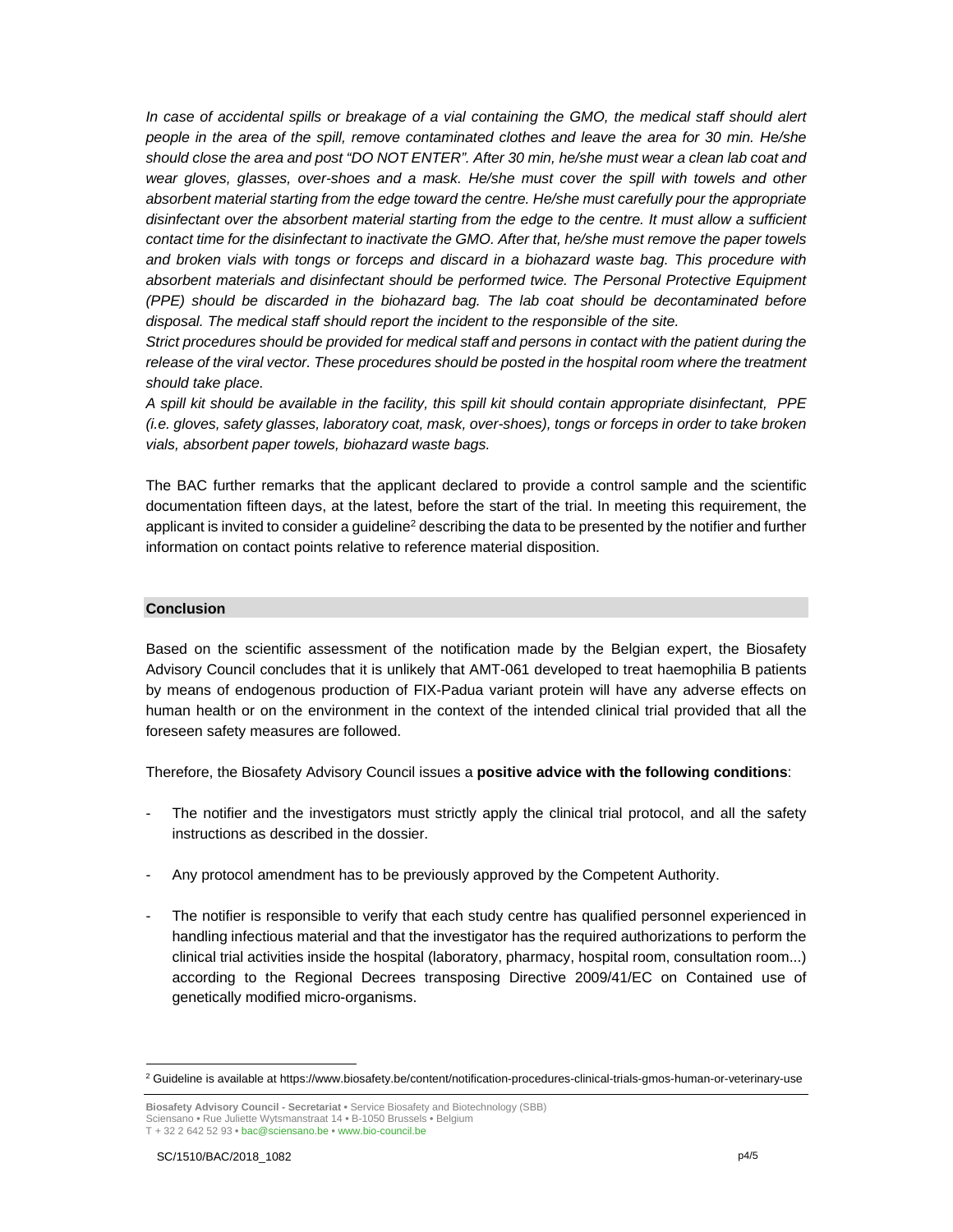- The Biosafety Advisory Council should be informed within two weeks when the first patient starts the treatment and the last patient receives the last treatment.
- At the latest six months after the last visit of the last patient included in the trial, the notifier must send to the competent authority at the attention of the Biosafety Advisory Council a report with details concerning the biosafety aspects of the project. This report will at least contain:
	- o The total number of patients included in the trial and the number of patients included in Belgium;
	- o A summary of all adverse events marked by the investigators as probably or definitely related to the study medication;
	- o A report on the accidental releases, if any, of AMT-061.

V un hvc

Dr. Corinne Vander Wauven President of the Belgian Biosafety Advisory Council

*Annex I: Compilation of comments of experts in charge of evaluating the dossier B/BE/18/BVW7 (ref. SC/1510/BAC/2018\_1006)*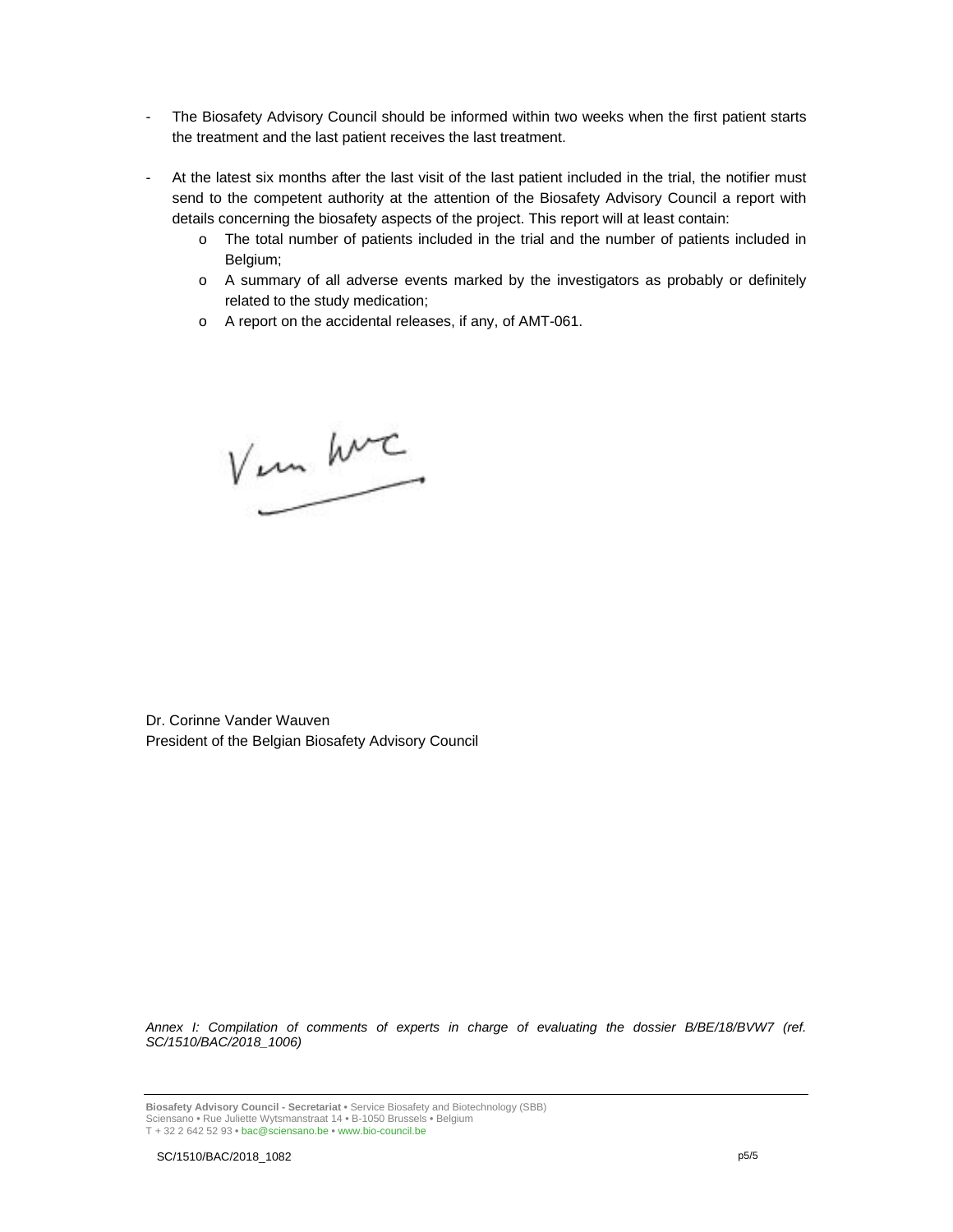# **Adviesraad voor Bioveiligheid Conseil consultatif de Biosécurité**

# **Compilation of comments of experts in charge of evaluating the dossier B/BE/18/BVW7**

27 November 2018 Ref. SC/1510/BAC/2018\_1006

**Mandate for the Group of Experts:** Mandate of the Biosafety Advisory Council (BAC) of 26 September 2018. **Coordinator:** Jozef Anné (KUL) **Experts:** Anton Roebroek (KUL), Liliane Tenenbaum (CHUV), Aline Baldo (Sciensano, SBB) **SBB:** Katia Pauwels.

# **INTRODUCTION**

Dossier **B/BE/18/BVW7** concerns a notification of the company uniQure biopharma BV for deliberate release in the environment of genetically modified organisms other than higher plants according to Chapter II of the Royal Decree of 21 February 2005.

The notification has been officially acknowledged on 12 October 2018 and concerns a Phase III multinational trial investigating an adeno-associated viral vector containing human factor IX gene administered to adult subjects with severe or moderately-severe hemophilia B.

# ♦ **INSTRUCTIONS FOR EVALUATION**

Depending on their expertise, the experts were invited to evaluate the genetically modified organism considered in the notification as regards its molecular characteristics and its potential impact on human health and the environment. The pure medical aspects concerning the efficacy of the medicinal product and its safety for the treated patient are outside the scope of this evaluation. The comments of the experts are roughly structured as in

- Annex II (principles for the risk assessment) of the Royal Decree of 21 February 2005

- Annex III (information required in notifications) of the Royal Decree of 21 February 2005

- Commission Decision 2002/623/EC of 24 July 2002 establishing guidance notes supplementing Annex II to Directive 2001/18/EC.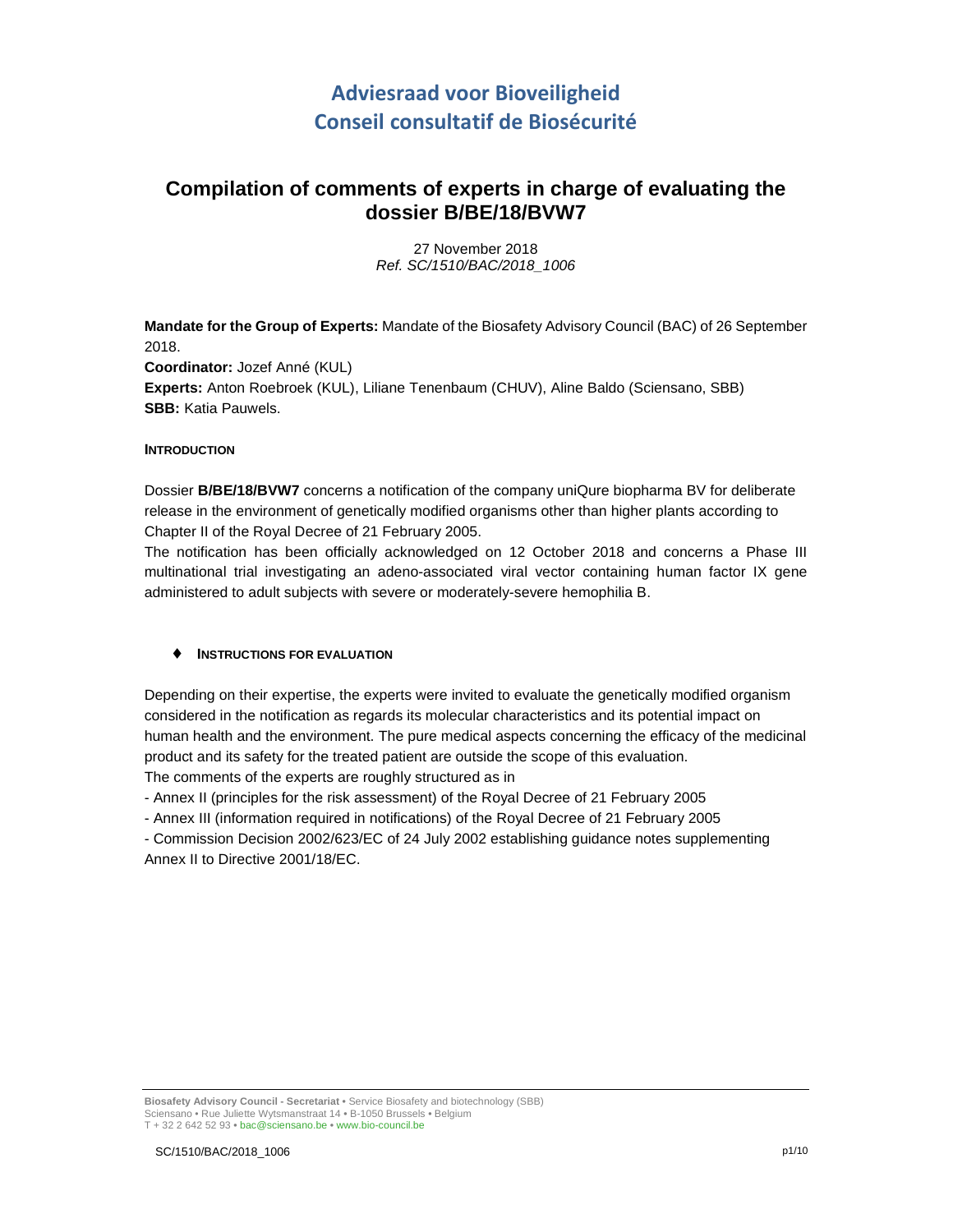## **List of comments/questions received from the experts**

# **1. INFORMATION RELATED TO THE CHARACTERISTICS OF THE DONOR, THE RECIPIENT OR PARENTAL ORGANISM**

(e.g. possibility of natural transfer of genetic material to other organisms, pathological, ecological and physiological characteristics, indigenous vectors ...)

Comment 1

Has evaluated this item and has no questions/comments.

Comment 2

Has not evaluated this item.

Comment 3

Has evaluated this item and has no questions/comments.

# **2. INFORMATION RELATED TO THE VECTOR** (e.g. description, sequence, mobilisation ...)

Comment 1

Has evaluated this item and has no questions/comments.

Comment 2

Has not evaluated this item.

Comment 3

Has evaluated this item and has no questions/comments.

## **3. INFORMATION RELATED TO THE CHARACTERISTICS OF THE GMO**

## **3.1. Information related to the genetic modification**

(e.g. methods used for the modification, description of the insert/vector construction ...)

Comment 1

Has evaluated this item and has no questions/comments.

Comment 2

Has not evaluated this item.

**Biosafety Advisory Council - Secretariat •** Service Biosafety and biotechnology (SBB) Sciensano • Rue Juliette Wytsmanstraat 14 **•** B-1050 Brussels **•** Belgium T + 32 2 642 52 93 **•** bac@sciensano.be **•** www.bio-council.be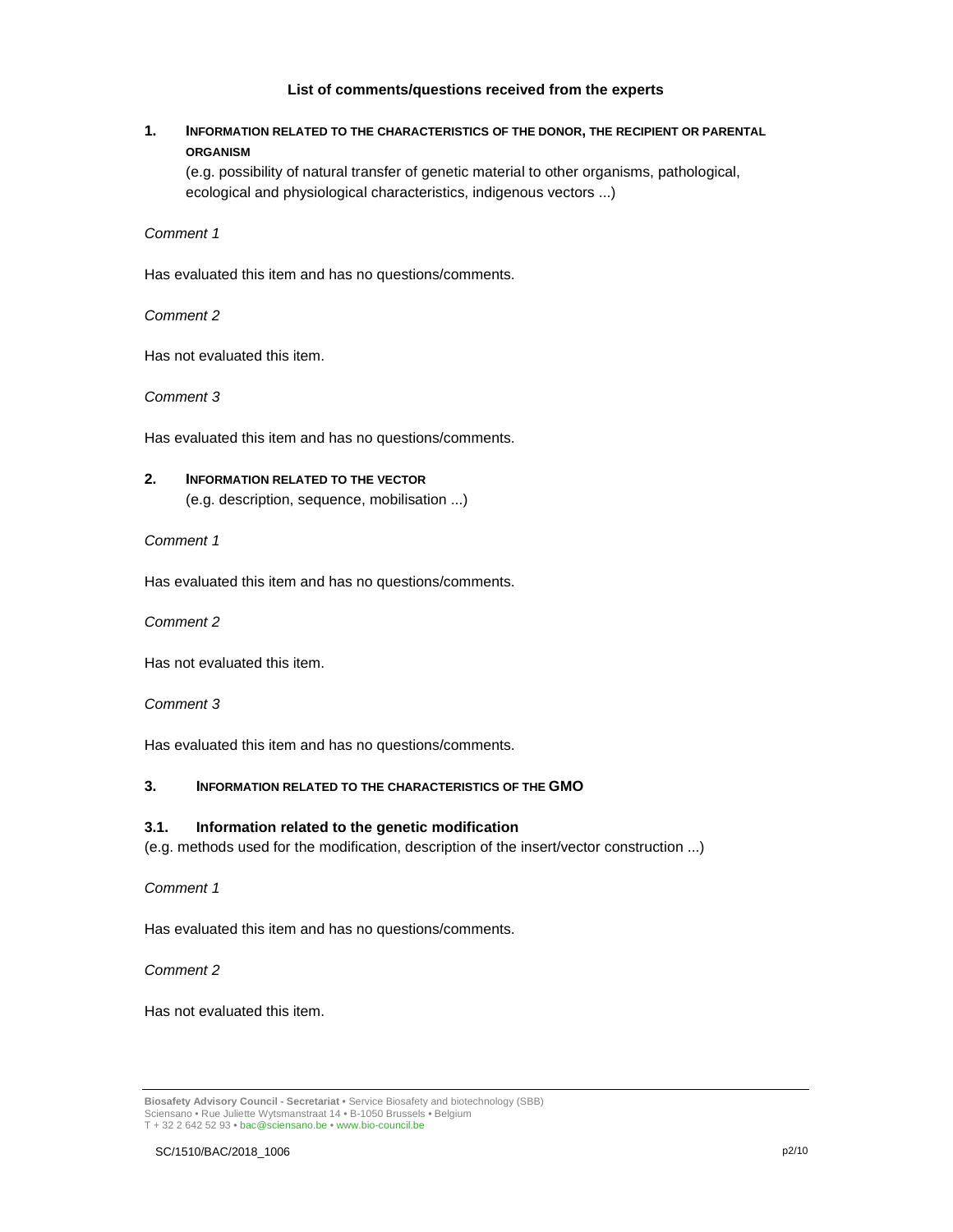## Comment 3

Has evaluated this item and has no questions/comments.

## **3.2. Information on the molecular characteristics of the final GMO**

(e.g. number of copies of the transgenes, phenotypic and genetic stability of the transgenes, expression of the new genetic material, re-arrangements in the genome, inclusion or suppression of genetic material ...)

## Comment 1

Has evaluated this item and has no questions/comments.

## Comment 2

Has not evaluated this item.

## Comment 3

In the document ERA Belgium, page 4, it is discussed whether Baculovirus sequences present in the AAV batch constitute a risk for the environment. The applicants declare that indeed low levels of baculovirus DNA and of DNA from insect cells are present in AMT-061. They claim that these sequences "are not integrated into the AMT-061 vector genome". Does it mean that these sequences are coencapsidated into the AAV5 capsid but are not linked to ITR sequences? The demonstration of this statement is lacking in the dossier.

At which frequency are these sequences found? Furthermore, can the applicants rule out that these sequences could code for peptides which could elicit an immune response? They state that in other clinical trials using baculoviruses to produce rAAV batches, "no harmful effects that could possibly be related to either of these DNA impurities have ever been observed" and conclude "that a risk related to residual insect cell DNA and residual baculovirus DNA can be considered negligible": Is the number of patients treated sufficient to support this conclusion? A more quantitative evaluation of this part would be appreciated.

## **SBB comment :**

With respect to the environmental risk assessment (risk for human population at large and the environment) and the potential hazard associated to the possible presence of baculovirus DNA or DNA from insect cells in the IMP, the applicant briefly refers to the experience gained with several other AAV gene therapy vectors manufactured by means of baculovirus-based platforms (p 23 –technical dossier). Is it acceptable that the environmental risk assessment aspects associated to the presence of baculovirus sequences are not addressed more into depth by the applicant, is it proportionate to the possible risks ?

It should be noted that the assessment of immune responses of subjects receiving the IMP is out of the remit of the assessment conducted by the Biosafety Advisory Council.

## **Coordinator's comments :**

With respect to the question whether Baculovirus sequences are co-encapsidated into the AAV5 capsid and not linked to the ITR sequences, the applicant states (p22, technical dossier) that it is assumed that

**Biosafety Advisory Council - Secretariat •** Service Biosafety and biotechnology (SBB) Sciensano • Rue Juliette Wytsmanstraat 14 **•** B-1050 Brussels **•** Belgium T + 32 2 642 52 93 **•** bac@sciensano.be **•** www.bio-council.be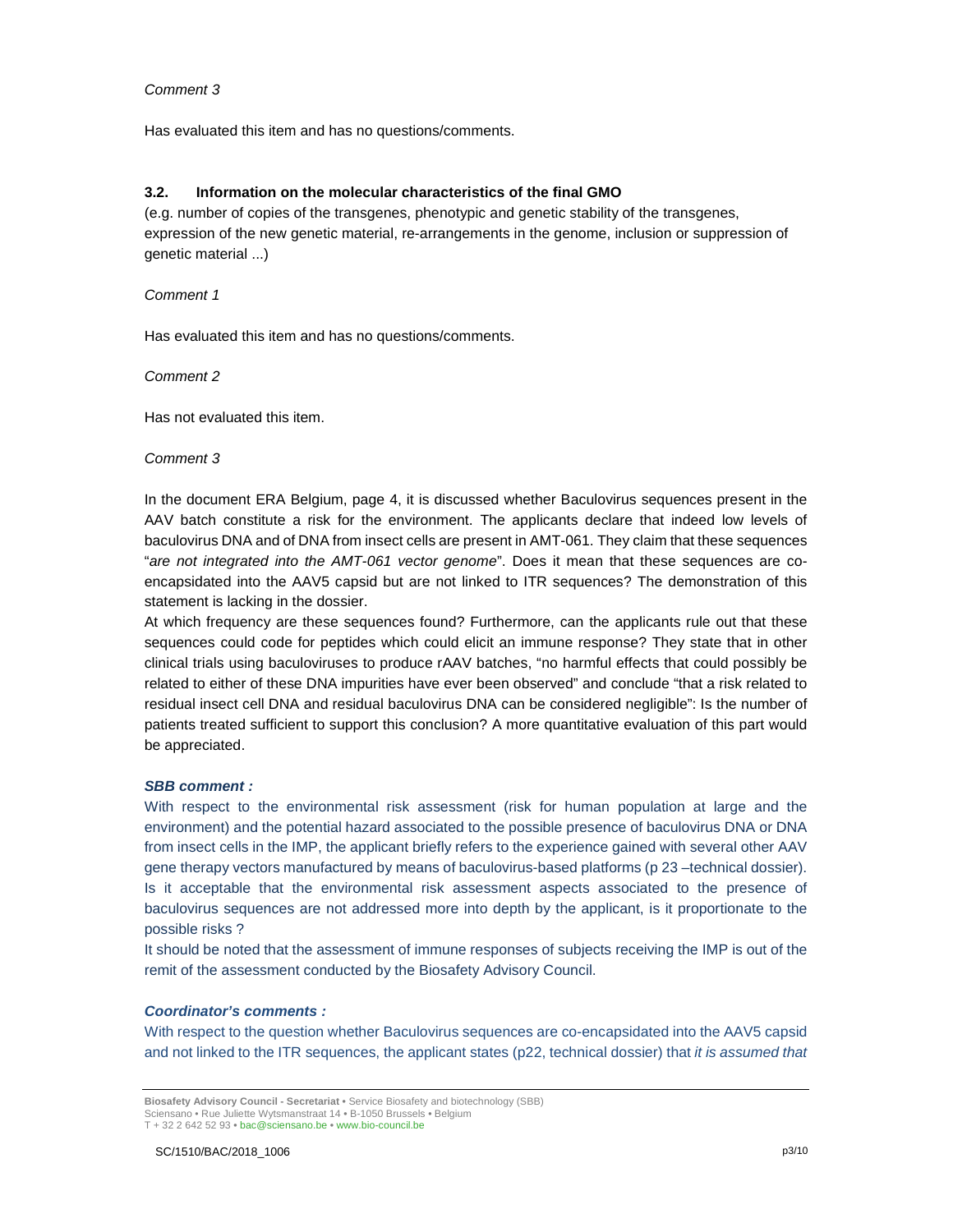these sequences are co-packed with the vector genome into vector particles due to some degree of promiscuity of the packaging Rep protein. Resultantly, these DNA impurities are co-purified with the vector particles. As AMT-061 is constructed in insect cells, low levels of DNA originating from these cells are a second known DNA impurity of AMT-061. However, these sequences are short and random, and not integrated into the AMT-061 vector genome.

Baculovirus promoters are not functional in human cells. How can peptides be produced from the contaminating Baculovirus DNA, as this DNA cannot enter the nucleus?

In addition, as indicated on p28 of the technical dossier, DNA impurities are controlled during quality testing. For previous vectors produced using the baculovirus expression system **it was shown that these fragments do not harbour coding sequences**.

With regards the environmental risks associated to the presence of baculoviruses during the construction of AMT-061 in insect cells, it should be noted that although wild type baculoviruses could infect and pose a potential hazard to lepidopteran species in the environment, most baculoviral vector systems are attenuated by virtue of deletions in the *polyhedrin*, basic or  $p10$  genes. While these deletions permit baculoviruses to replicate efficiently in insect cell culture, it renders them incapable of establishing a productive infection in the host organism. Vector systems such as these are inherently very safe and will require minimal containment. In the expression system used, the polyhydron gene is deleted.

## **3.3. Considerations for human, animal or plant health**

(e.g. invasiveness and virulence, toxic or allergenic effects, possibility of survival outside of receiving host, other product hazards ...)

Comment 1

Has evaluated this item and has no questions/comments.

## Comment 2

Has evaluated this item and has no questions/comments.

## Comment 3

Has evaluated this item and has no questions/comments.

## **4. INFORMATION RELATING TO THE CONDITION OF RELEASE**

(e.g. description of the activity, quantities of GMO to be released, workers protection measures, elimination of any contaminating material in the preparation of the GMO stock, elimination of the GMO at the end of the experiment ...)

## Comment 1

Has evaluated this item and has no questions/comments.

**Biosafety Advisory Council - Secretariat •** Service Biosafety and biotechnology (SBB) Sciensano • Rue Juliette Wytsmanstraat 14 **•** B-1050 Brussels **•** Belgium T + 32 2 642 52 93 **•** bac@sciensano.be **•** www.bio-council.be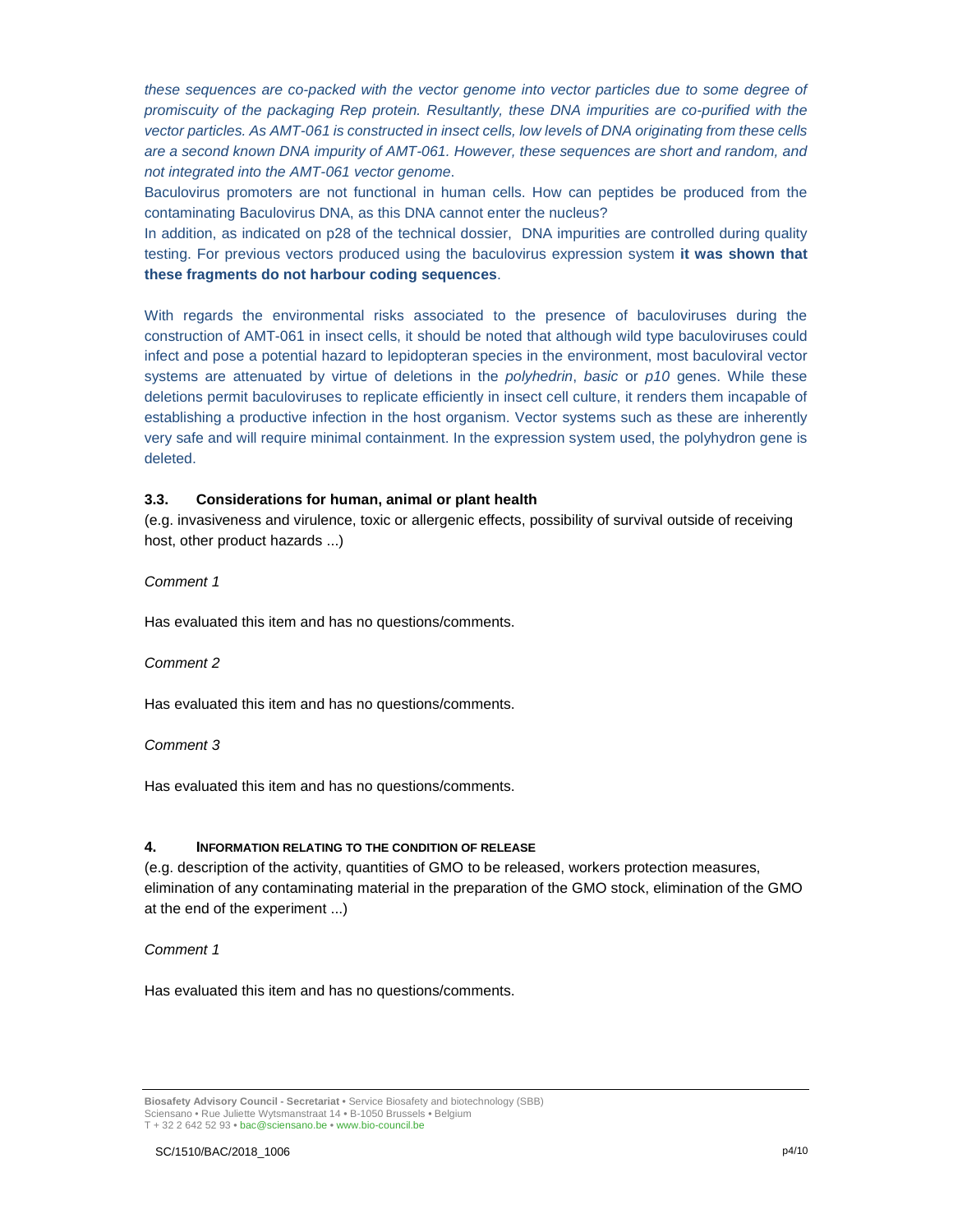## Comment 2

The applicant says in the environmental risk assessment part of the dossier that a spill kit will be available at all times during the administration procedure. Details will be provided in the IMP Handling Manual. This IMP Handling Manual is not available in the dossier.

In case of accidental spills, the medical staff should alert people in the area of the spill, remove contaminated clothes and leave the area for 30 min. He/she should close the area and post "DO NOT ENTER". After 30 min, he/she must wear a clean lab coat and wear gloves, glasses and a mask. He/she must cover the spill with towels and other absorbent material starting from the edge toward the center. He/she must carefully pour the appropriate disinfectant over the absorbent material starting from the edge to the center. It must allow a sufficient contact time for the disinfectant to inactivate the GMO. After that, he/she must remove the paper towels and broken vials with tongs or forceps and discard in a biohazard waste bag. The PPE should be discarded in the biohazard bag. The lab coat should be decontaminated before disposal. The medical staff should report the incident to the responsible of the site.

#### **SBB comment :**

The applicant has provided an IMP handling manual (see doc 3.16 CT-AMT-061-02\_IMPHM with attachments). In this document the applicant indicates that instructions for what to include in the spill kit will be sent with the IMP shipment.

## Comment 3

Has evaluated this item and has no questions/comments.

- **5. INFORMATION RELATED TO THE RISKS FOR THE ENVIRONMENT AND HUMAN HEALTH**
- **5.1. Information on spread ("shedding") of the GMO from the treated patient/animal to other persons/animals or to the environment (including indirect/delayed effects due to vertical transmission to offspring).**
- (e.g. genetic transfer capability, routes of biological dispersal, target organisms ...)

#### Comment 1

Has evaluated this item and has no questions/comments.

#### Comment 2

Has evaluated this item and has no questions/comments.

#### Comment 3

Has evaluated this item and has no questions/comments.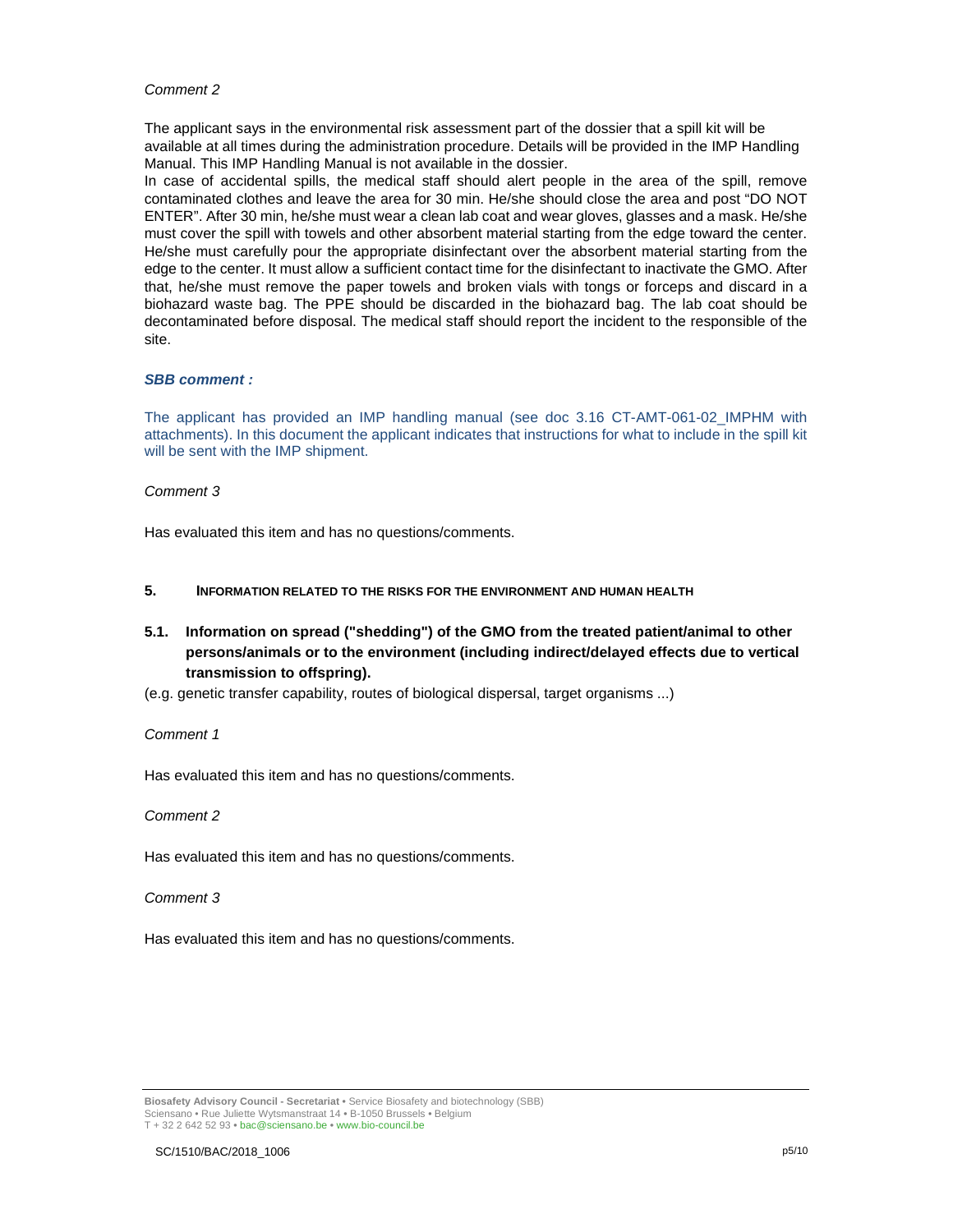**5.2. Information on possible effects on human health resulting from interactions of the GMO and persons working with, coming into contact with or in the vicinity of the GMO release (carekeepers, patient relatives, immunocompromised people ...).** 

## Comment 1

Has evaluated this item and has no questions/comments.

#### Comment 2

Has evaluated this item and has no questions/comments.

#### Comment 3

Risks immune responses against baculovirus- or insect cells- DNA should be quantified (see above).

#### **5.3. Information on possible effects on animal health or on the environment.**

Comment 1

Has evaluated this item and has no questions/comments.

Comment 2

Has evaluated this item and has no questions/comments.

Comment 3

Has not evaluated this item.

# **5.4. Information on selective advantages or disadvantages conferred to the GMO compared to the parental organism.**

## Comment 1

Has evaluated this item and has no questions/comments.

Comment 2

Has evaluated this item and has no questions/comments.

Comment 3

Has evaluated this item and has no questions/comments.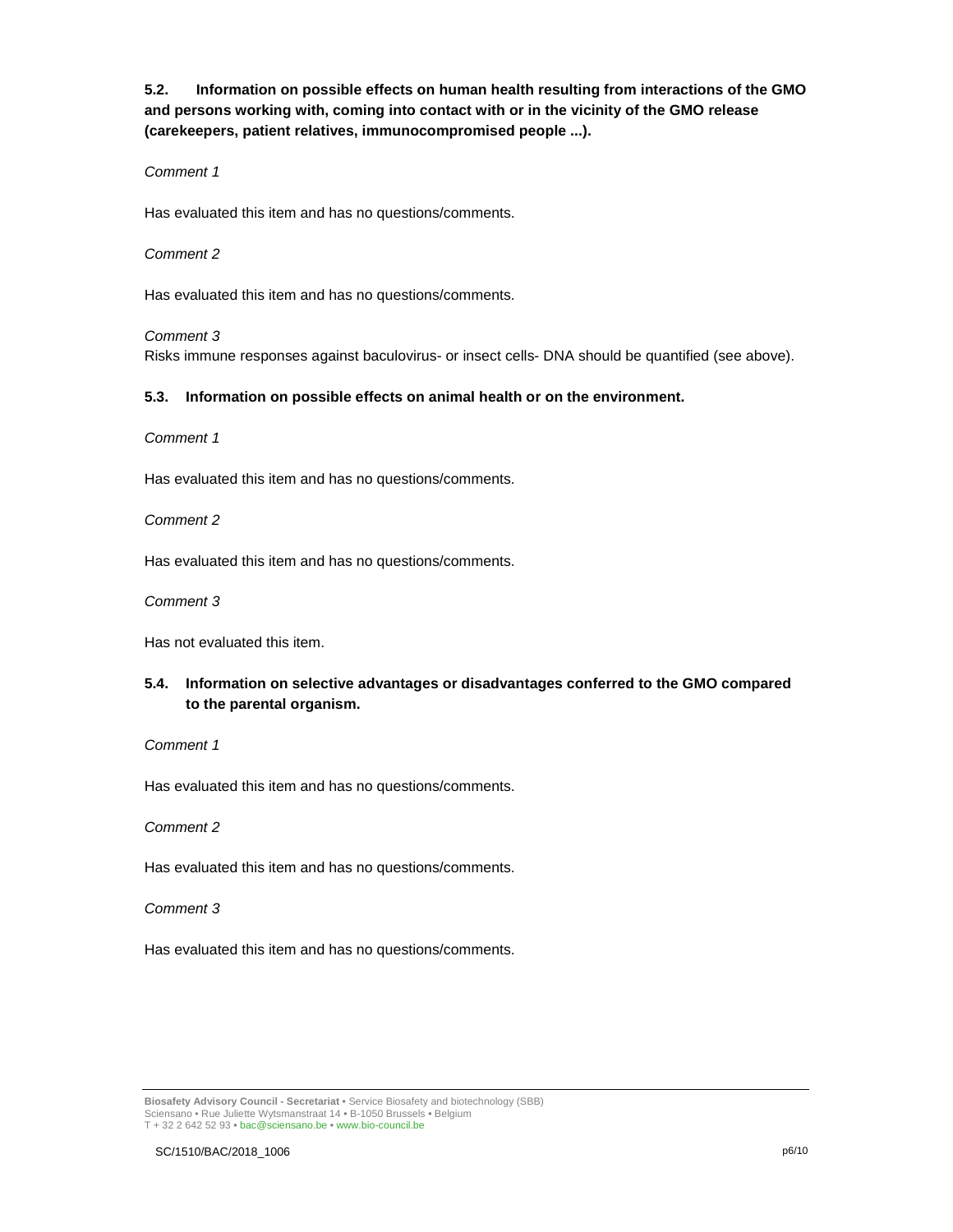# **5.5. Information on the possibility of the GMO to reconvert to his wild type form and possible consequences for human health or the environment.**

## Comment 1

Has evaluated this item and has no questions/comments.

## Comment 2

Has evaluated this item and has no questions/comments.

## Comment 3

Has evaluated this item and has no questions/comments.

# **5.6. Information on the possibility of the GMO to exchange genetic material with other microorganisms and possible consequences for human health or the environment.**

Comment 1

Has evaluated this item and has no questions/comments.

Comment 2

Has evaluated this item and has no questions/comments.

Comment 3

Has evaluated this item and has no questions/comments.

**5.7. Information on the possibility of gene transfer to other organisms and about the selective advantages or disadvantages conferred to those resulting organisms (possible consequences for human health or the environment).** 

### Comment 1

Has evaluated this item and has no questions/comments.

Comment 2

Has evaluated this item and has no questions/comments.

## Comment 3

Has evaluated this item and has no questions/comments.

**Biosafety Advisory Council - Secretariat •** Service Biosafety and biotechnology (SBB) Sciensano • Rue Juliette Wytsmanstraat 14 **•** B-1050 Brussels **•** Belgium T + 32 2 642 52 93 **•** bac@sciensano.be **•** www.bio-council.be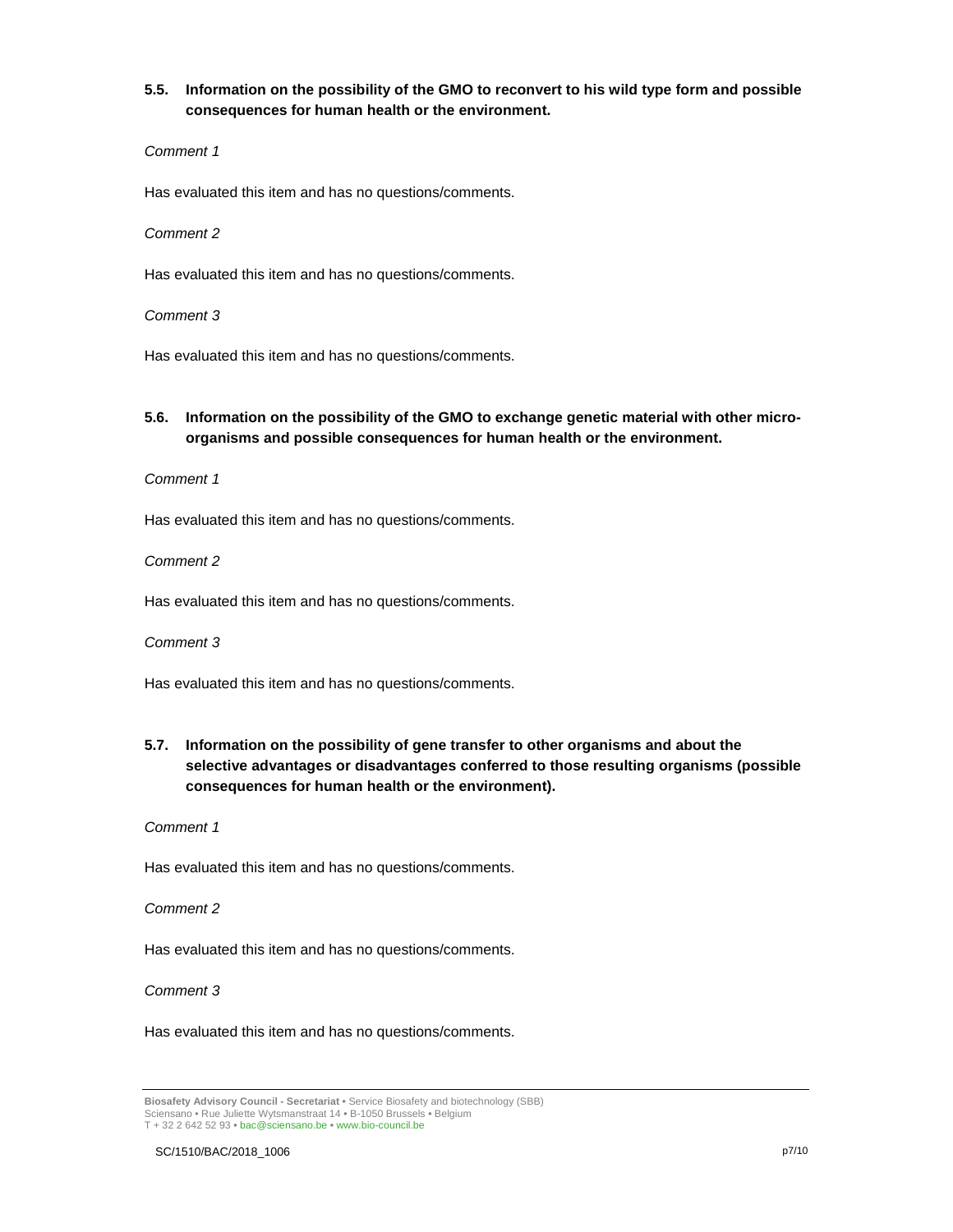# **6. INFORMATION RELATED TO THE MONITORING, SURVEILLANCE AND CONTROL, WASTE TREATMENT AND EMERGENCY PLANS PROPOSED BY THE APPLICANT**

# **6.1. Monitoring plan proposed by the notifier and possibility to identify the occurrence of non-anticipated adverse effects.**

(adequation between the monitoring plan and risks identified during the risk assessment, when appropriate measures to minimize the potential risks to offspring ...)

## Comment 1

Has evaluated this item and has no questions/comments.

Comment 2

Has not evaluated this item.

Comment 3

Has evaluated this item and has no questions/comments.

## **6.2. Surveillance and control of the release**

(adequation between the procedures to avoid and/or minimise the spread of the GMO and risks identified during the risk assessment...)

Comment 1

Has evaluated this item and has no questions/comments.

## Comment 2

Has not evaluated this item.

Comment 3

Has evaluated this item and has no questions/comments.

# **6.3. Information on the waste generated by the activity and its treatment.**

(e.g. type of waste, amount ...)

Comment 1

Has evaluated this item and has no questions/comments.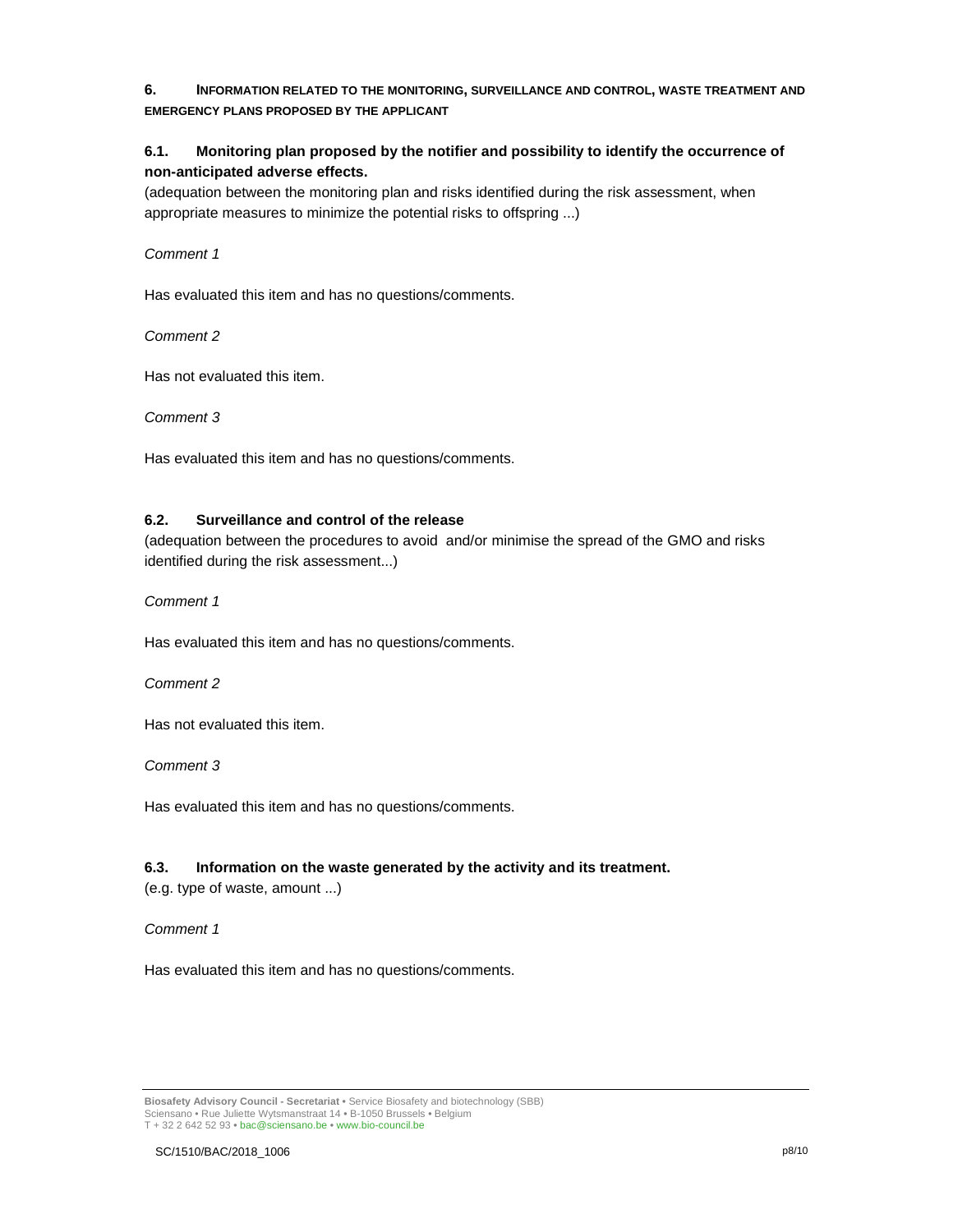## Comment 2

The applicant does not describe waste management. Waste should be inactivated before disposal (by incineration).

Comment 3

Has evaluated this item and has no questions/comments.

### **6.4. If applicable, information on the emergency plan(s) proposed by the notifier.**

Comment 1

Has evaluated this item and has no questions/comments.

Comment 2

Has not evaluated this item.

Comment 3

Has not evaluated this item.

# **6.5 Information related to the identification of the GMO and the detection techniques**

(e.g. identification methods and detection techniques, sensitivity, reliability and specificity of the proposed tests ..)

Comment 1

Has evaluated this item and has no questions/comments.

Comment 2

Has not evaluated this item.

Comment 3

Did not find the description of the methods to quantify baculovirus- and insect cells DNA impurities in AMT-061 as well as their detection threshold

## **Coordinator's comments :**

QPCR mentioned for AMT060; see detection threshold in Tech Dossier p13. See also p27 Tech Dossier "**Residual baculovirus DNA** AMT-061 is also assessed for residual baculovirus DNA by means of a QPCR-based method. The test was qualified for use with a limit of quantitation well below the levels detected in the IMP.